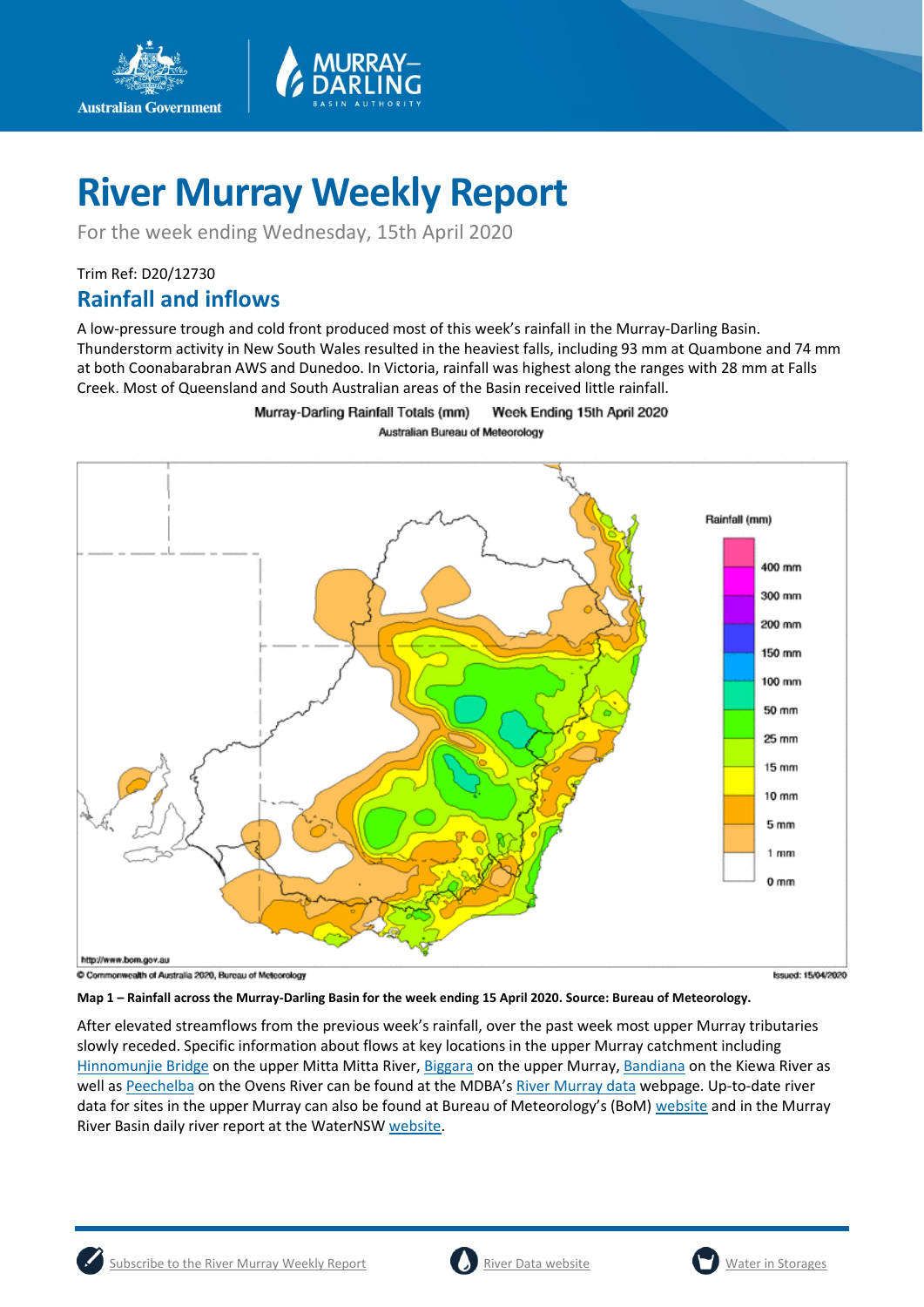## **River operations**

- Blue green algal alerts current at several locations in the River Murray system
- Upcoming reduction in Torrumbarry weir pool level and release
- Weir pool changes at Euston, Wentworth and Lock 7
- Lower Darling flows connect with Murray

### **River operations and the COVID-19 virus**

The MDBA is continuing to work effectively with government partners and stakeholders during this challenging time. In response to the impact of COVID-19, the MDBA has enacted business continuity arrangements to ensure the continued operation of our business functions. River operations have been identified as a priority in this time as running the river is essential to supporting irrigation supply t[o agricultural industries.](https://www.agriculture.gov.au/biosecurity/coronavirus/food-agriculture)

Across the system[, all WaterNSW Dams and Recreation](https://www.waternsw.com.au/about/newsroom/2020/covid-19-coronavirus-our-response) areas are closed to public access until further notice. In Victoria[, caravan parks and camping areas](https://www.g-mwater.com.au/recreation-tourism) are closed with houseboating also considered non-essential activity. We hope all our community members remain safe at this time.

We encourage all river users to evaluate plans against government advice, social distancing and travel, and to support actions to limit the spread of COVID-19.

### **Water quality impacts**

**Bushfire impacts** - The MDBA and State Constructing Authorities are continuing to monitor water quality in areas affected by the summer bushfires in the upper Murray catchment, particularly following rainfall events. Mobilised ash and sediment have been observed in Lake Hume.

Risks to water quality remain from ash and sediment washing into the lake from bushfire affected areas. Re-growth of vegetation in less severely burnt areas is helping to reduce this risk through soil stabilisation. This process will take time and it is still possible that further fish deaths may result from poor water quality, particularly following intense rainfall.

For information on current water quality and any impacts to your water supply, contact your retail water supplier.

**Blue-green algal alerts** are in place at several locations in the River Murray system. WaterNSW has advised that the alert status at Hume Dam remains at amber, however a cautionary warning remains in place for the Murray arm as surface scums persist. Red alerts are in place for the River Murray at Corowa, within and directly downstream of Lake Mulwala/Yarrawonga Weir, Cobram, Tocumwal, Picnic Point and Echuca/Moama, on the Gulpa Creek at Mathoura and the Edward River at Deniliquin. Further downstream on the lower River Murray, a red alert is still current at Buronga/Mildura. It is important that water users regularly keep up to date with algal alerts, notices and health warnings. This information is available throug[h Goulburn-Murray Water](https://www.g-mwater.com.au/news/bga) an[d WaterNSW.](https://www.waternsw.com.au/water-quality/algae)

#### **River operations**

Over the past week, MDBA total active storage (Dartmouth, Hume and Lake Victoria) increased by 6 GL to 2,256 GL (27% capacity).

The increase in active storage is attributed to **Dartmouth Reservoir** [storage](https://riverdata.mdba.gov.au/dartmouth-dam) increasing by 6 GL to 1,812 GL (47% capacity). The [release](https://riverdata.mdba.gov.au/colemans) from Dartmouth, measured at Colemans, continues to target a downstream flow at Tallandoon of 600 ML/day.

The **Hume Reservoir** [storage](https://riverdata.mdba.gov.au/hume-dam) remains at 406 GL (14% capacity) with no net increase this week. The release from Hume averaged about 4,000 ML/day and is anticipated to increase in coming days.

At **Lake Mulwala,** the poo[l level](https://riverdata.mdba.gov.au/yarrawonga-weir-upstream) is currently 124.8 m AHD, which is within the normal operating range between 124.6 and 124.9 m AHD. Diversion to Yarrawonga Main Channel is currently near 520 ML/day, while on the New South Wales side diversion to Mulwala Canal is very low at 200 ML/day.





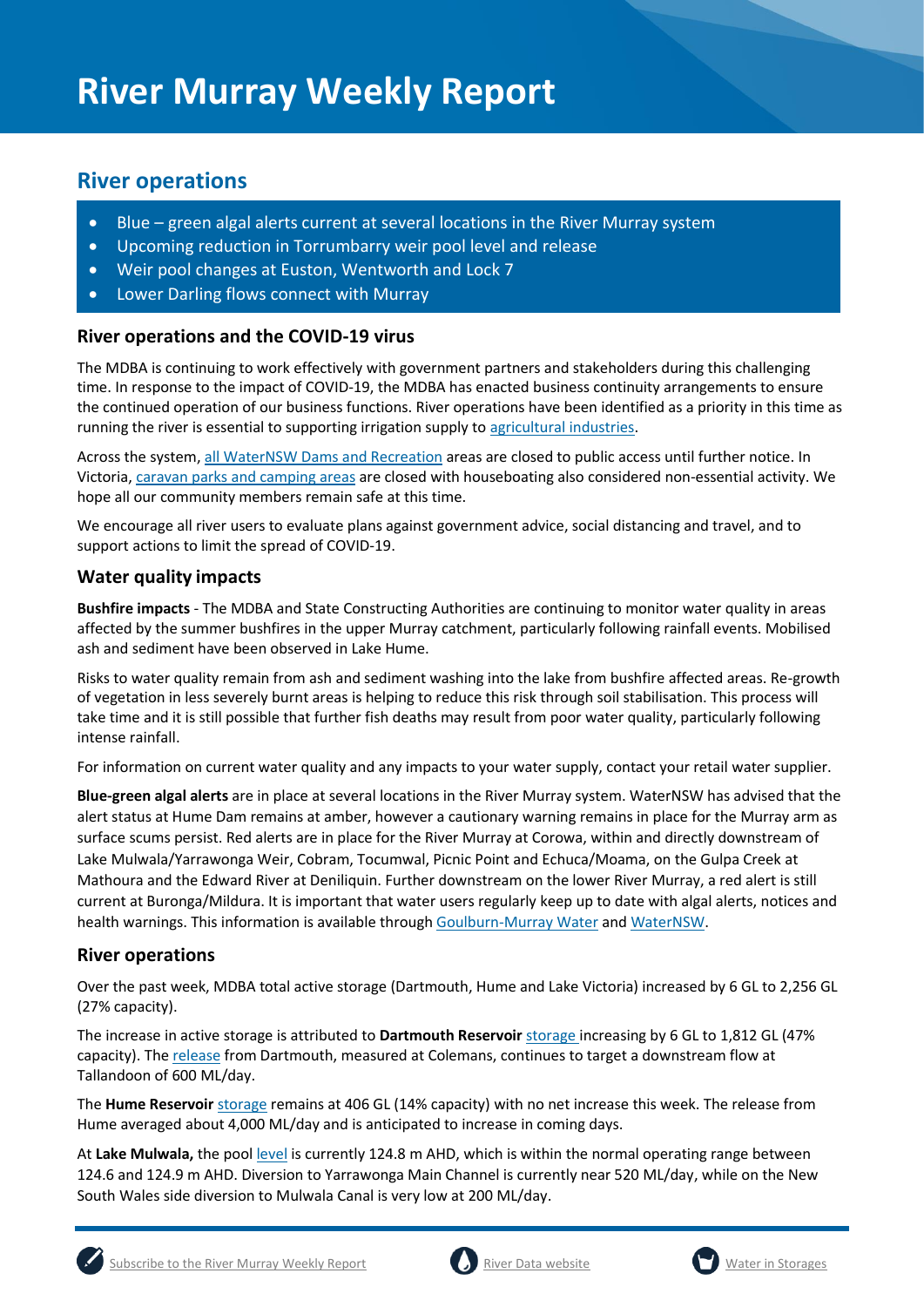The release from **Yarrawonga Weir** was maintained near 6,000 ML/day this week and is expected to be stepped down to 5,000 ML/day over the coming days as downstream demands ease further. The reduction in flow downstream of Yarrawonga Weir allows more water resource to be preserved in upstream storages, benefiting users along the length of the River Murray System by maximising the water available in the coming water year.

Flows through the **Edward River** offtake remained near 1,100 ML/day. Flow through the **Gulpa Creek** offtake is 180 ML/day. Downstream along the Edward River, diversion through the Wakool offtake regulator averaged 30 ML/day, 160 ML/day through Yallakool Creek offtake and 180 ML/day into Colligen Creek. At Stevens Weir, the downstream flow averaged 900 ML/day and is forecast to ease this coming week.

Inflow from the **Broken** Creek, measured at Rice's Weir, are currently around 200 ML/day. The majority of this flow is environmental water.

Rainfall from almost a fortnight ago produced a peak inflow of 3,200 ML/day at McCoys Bridge in the **Goulburn River** at the start of this week. Over the remainder of the week the inflow gradually receded to 1,750 ML/day and will reduce towards a target flow of 940 ML/day over the coming days. This target flow will be mostly comprised of environmental water delivered on behalf of the Victorian Environmental Water Holder to achieve ecological objectives in the lower Goulburn River.

While delivery of Goulburn Valley IVT is not currently required to meet Murray system demands, further IVT delivery could still be called over the coming months to meet demands or system requirements. Information regarding opportunities for allocation trade between the Goulburn and Murray Valleys is available at the Victorian water register [website.](http://waterregister.vic.gov.au/water-trading/allocation-trading#AllocationTradeOpportunities)

On the **Campaspe River**, a peak inflow near 1,500 ML/day was measured at Rochester following rain but has now receded to around 50 ML/day.

[Diversions](https://riverdata.mdba.gov.au/national-channel-ds-torrumbarry-headworks) to National Channel from the Torrumbarry weir pool averaged around 1,600 ML/day over the week. The **Torrumbarry Weir** [pool](https://riverdata.mdba.gov.au/torrumbarry-weir-lock-26) remains at the Full Supply Level (FSL) of 86.05 m AHD. Following increased inflows from the Goulburn and Campaspe, flow downstream of Torrumbarry Weir reached 6,500 ML/day but has since receded to 5,600 ML/day. Over the coming week the flow is forecast to further drop towards 3,000 ML/day.

On 23 April the Torrumbarry release is planned to be briefly paused for one hour in both the morning and afternoon to allow for a geophysical survey of the weir and embankments. Also, as part of this action, the Torrumbarry pool level will be lowered slightly to around 5 cm below Full Supply Level from Tuesday 21 April (and will return to FSL following the final survey. This action is expected to have minimal impact on downstream pumpers given the effect of the two periods of no flow will be short-lived and expected to attenuate a short distance downstream.

Inflow from the **Murrumbidgee River**, measured a[t Balranald,](https://riverdata.mdba.gov.au/balranald-weir-downstream) averaged 300 ML/day this week. Th[e Murrumbidgee](https://www.waternsw.com.au/customer-service/ordering-trading-and-pricing/trading/murrumbidgee)  [IVT balance](https://www.waternsw.com.au/customer-service/ordering-trading-and-pricing/trading/murrumbidgee) is currently near 40 GL and trade into and out of the valley is open.

At **Euston**, lowering of the weir pool has now commenced. The [weir pool level](https://riverdata.mdba.gov.au/euston-weir-upstream) is currently 2 cm below FSL and over the coming week will gradually reduce to the target range of 20 to 30 cm below FSL. The pool level will then remain around this range over coming months as part of the weir pool variability program. Varying pool levels helps restore a more natural wetting and drying cycle to riverbanks and adjacent wetlands within the influence of the weir pool. While the partial drawdown is part of the weir pool variability program, the timing helps provide additional flow downstream to Wentworth Weir to help manage any potential water quality impacts associated with the lower Darling recommencement flows entering the Murray. Over the past week the [downstream release](https://riverdata.mdba.gov.au/euston-weir-downstream) increased from around 5,800 ML/day to around 6,500 ML/day and is likely to rise further this coming week.

This week the **Menindee Lakes** [storage](https://riverdata.mdba.gov.au/menindee-lakes-combined-storage) increased by 38 GL to 282 GL (16% capacity)[. WaterNSW](https://www.waternsw.com.au/supply/regional-nsw/operations-updates) has been providing updates on the streamflow response in the Barwon-Darling system in recent weeks and currently forecasts a volume in the order of 400 to 440 GL will flow into the Menindee Lakes. Due to the very dry conditions preceding these flows and long travel times, some uncertainty remains as to the volume of water that will ultimately reach Menindee Lakes from this event. WaterNSW is moving water from Lake Wetherell to Lake Tandure (74 GL) and Lake Pamamaroo (now storing 100 GL) to maximise the storage efficiency in the lakes. Flow through the Pamamaroo inlet regulator is currently 4,000 ML/day.



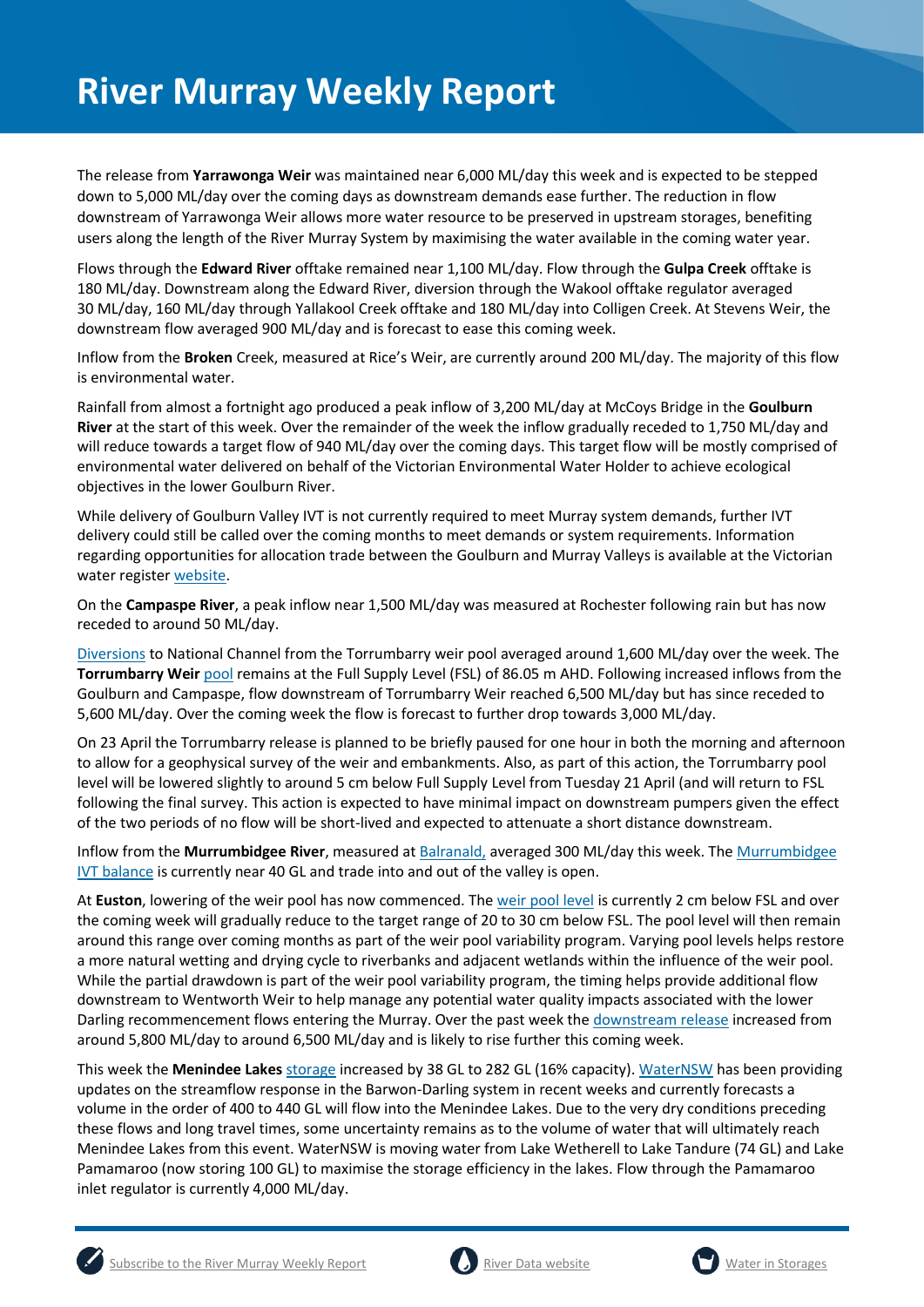This week the release from Lake Wetherell to the lower Darling was reduced from 2,500 ML/day to 1,000 ML/day and will be reduced further in coming days. More information about inflows and releases from the Menindee Lakes can be found [here.](https://www.waternsw.com.au/supply/regional-nsw/operations-updates) Despite recent rainfall and streamflow responses, in many parts of NSW drought conditions persist with extensive [water restrictions](https://www.industry.nsw.gov.au/water/allocations-availability/temporary-water-restrictions) still in place. Links to drought services and assistance can be also accessed via the MDB[A drought webpage.](https://www.mdba.gov.au/managing-water/drought-murray-darling-basin)

The flow in the lower Darling River reached Burtundy during the week and has now joined the Darling arm of the Wentworth Weir pool. The salinity of the initial water from the Darling has been better than expected and is better than the quality experienced in 2016. Brief salinity spikes of around 2,000 EC were recorded at Pooncarie for less than one day. Real time salinity data for the Darling River can be found [here.](https://realtimedata.waternsw.com.au/)

At **Wentworth Weir**, the MDBA continues to work closely with WaterNSW and SA Water to manage water quality impacts in the Darling arm of the Wentworth Weir pool and the River Murray associated with the arrival of renewed flows from the lower Darling River.

To support this objective, the Wentworth Weir [pool level](https://riverdata.mdba.gov.au/wentworth-weir-lock-10) is being slowl[y lowered](https://www.mdba.gov.au/media/mr/managing-water-quality-darling-meets-murray) to assist in the passage of any poor-quality water arriving from the lower Darling, particularly with the head of the flow pulse. Salinities in the Murray are expected to rise for around a week or two as the Darling water mixes with the water in the Murray and this moves downstream. Daily updates on water quality and flows along the River Murray can be foun[d here.](https://riverdata.mdba.gov.au/system-view)

Thus far, the Wentworth Weir pool level has reduced from around 10 cm above FSL to 4 cm below FSL. The pool is expected to continue falling by around 5-7 cm per day, with a level between 20 to 30 cm below FSL targeted over the coming week. River users are advised to adjust their activities, pumps and moorings to accommodate the change in weir pool level. The downstream release has increased over the week from 4,800 ML/day to 7,400 ML/day and may increase further in coming days as the pool is lowered further.

The **Lock 9** weir pool level is currently targeting FSL to 10 cm below FSL, while at **Lock 8** the weir pool level continues to target a level between 90 and 100 cm below FSL as part of the weir pool variability program. The **Lock 7** weir pool was previously targeting a level between 50 and 60 cm below FSL and over the last week has been increased towards FSL to provide operational flexibility in delivering flow to South Australia and to assist with the dilution of any poor-quality water originating from the restart of the lower Darling River.

At **Lake Victoria,** the storage volume remained steady at 232 GL (34% capacity).

The [flow](https://riverdata.mdba.gov.au/flow-south-australia-calculated) to **South Australia** averaged 4,100 ML/day and will reduce to 3,600 ML/day in the coming days. This flow comprises the delivery of South Australia's Monthly Entitlement, trade and environmental water delivery. For more information on South Australia's Entitlement flow, see the South Australian Department for Environment and Water's latest [River Murray flow report.](https://www.waterconnect.sa.gov.au/River-Murray/SitePages/2019%20Flow%20Reports.aspx)

The **Lower Lakes** 5-day average water level is currently 0.52 m AHD. Releases have been occurring through fishways and small releases through Tauwitchere barrage. For information on barrage releases see the South Australian [Department for Environment and Water Weekly River Murray Flow Report.](https://www.waterconnect.sa.gov.au/River-Murray/SitePages/River%20Murray%20Flow%20Reports.aspx)

#### **For media inquiries contact the Media Officer on 02 6279 0141**

ANDREW REYNOLDS Executive Director, River Management



**Australian Government** 





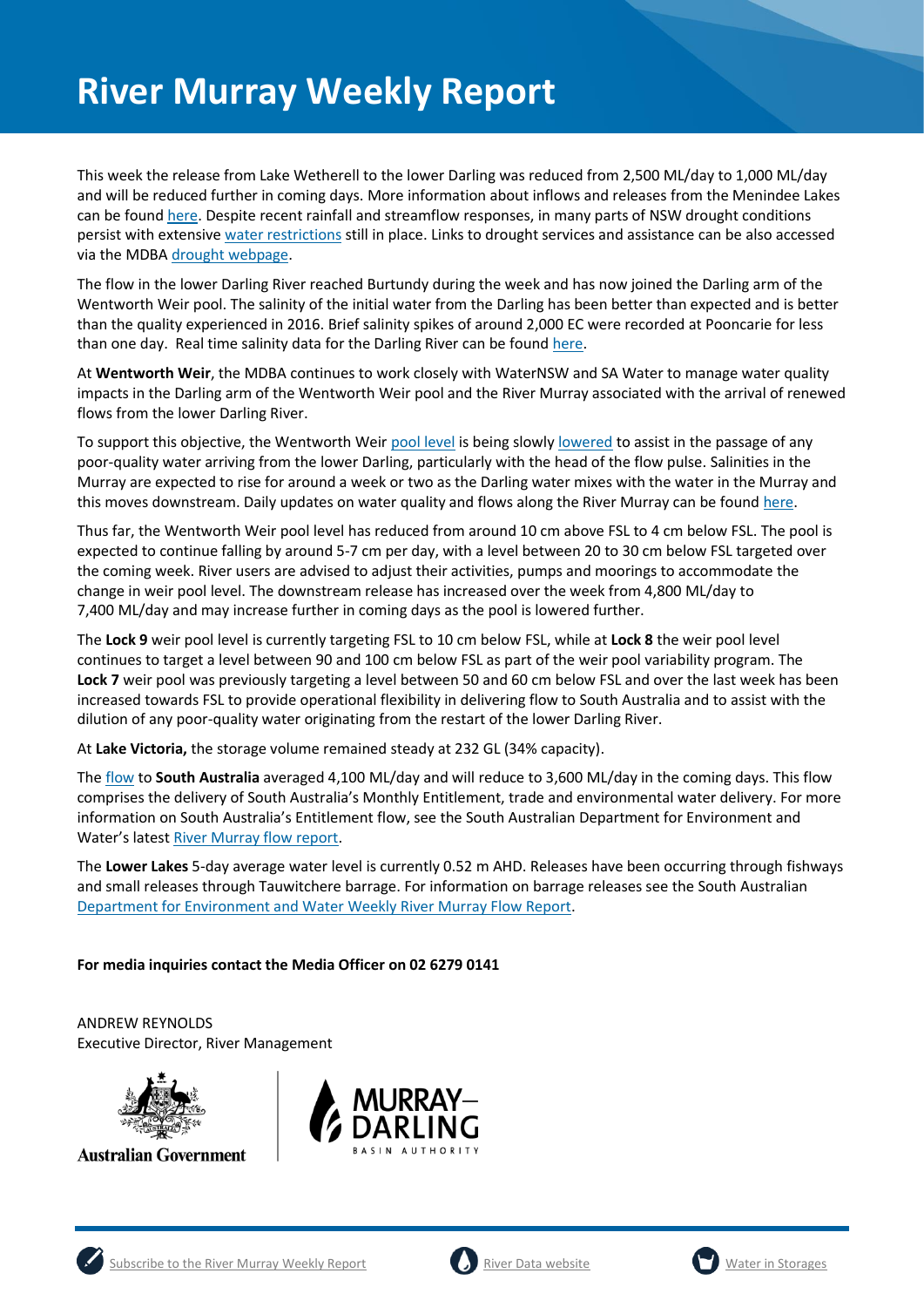#### Water in Storage Water in Storage Week ending Wednesday 15 Apr 2020

| <b>MDBA Storages</b>             | Full<br>Supply<br>Level | Full<br>Supply<br>Volume | Current<br>Storage<br>Level | Current<br>Storage |     | Dead<br>Storage | Active<br>Storage | Change in Total<br>Storage for the<br>Week |
|----------------------------------|-------------------------|--------------------------|-----------------------------|--------------------|-----|-----------------|-------------------|--------------------------------------------|
|                                  | $(m$ AHD)               | (GL)                     | $(m$ AHD)                   | (GL)               | %   | (GL)            | (GL)              | (GL)                                       |
| Dartmouth Reservoir              | 486.00                  | 3856                     | 447.56                      | 1812               | 47% | 71              | 1 7 4 1           | $+6$                                       |
| Hume Reservoir                   | 192.00                  | 3 0 0 5                  | 172.27                      | 406                | 14% | 23              | 383               | $+0$                                       |
| Lake Victoria                    | 27.00                   | 677                      | 22.84                       | 232                | 34% | 100             | 132               | $-0$                                       |
| Menindee Lakes                   |                         | 1 731*                   |                             | 282                | 16% | (- -) #         | 0                 | +38                                        |
| <b>Total</b>                     |                         | 9 2 6 9                  |                             | 2732               | 29% | $ -$            | 2 2 5 6           | +44                                        |
| <b>Total Active MDBA Storage</b> |                         |                          |                             |                    |     |                 | $27\%$ ^          |                                            |

#### **Major State Storages**

| <b>Burriniuck Reservoir</b> | 026     | 387 | 38% |     | 384 | +4    |
|-----------------------------|---------|-----|-----|-----|-----|-------|
| <b>Blowering Reservoir</b>  | 631     | 760 | 47% | 24  | 736 | $+15$ |
| Eildon Reservoir            | 3 3 3 4 | 208 | 36% | 100 | 108 | +4    |

\* Menindee surcharge capacity – 2050 GL \*\* All Data is rounded to nearest GL \*\*

# NSW has sole access to water when the storage falls below 480 GL. MDBA regains access to water when the storage next reaches 640 GL. ^ % of total active MDBA storage

| <b>Snowy Mountains Scheme</b> | Snowy diversions for week ending 14 Apr 2020 |                    |                  |           |                 |  |  |
|-------------------------------|----------------------------------------------|--------------------|------------------|-----------|-----------------|--|--|
| <b>Storage</b>                | Active Storage (GL)                          | Weekly Change (GL) | Diversion (GL)   | This Week | From 1 May 2019 |  |  |
| Lake Eucumbene - Total        | 775                                          | $-3$               | Snowy-Murray     | +6        | 423             |  |  |
| Snowy-Murray Component        | 484                                          | $-3$               | Tooma-Tumut      | $+0$      | 206             |  |  |
| <b>Target Storage</b>         | 340                                          |                    | Net Diversion    |           | 216             |  |  |
|                               |                                              |                    | Murray 1 Release | +5        | 608             |  |  |

#### **Major Diversions from Murray and Lower Darling (GL) \***

| <b>New South Wales</b>    | This Week | From 1 July 2019 | Victoria                        | This Week | From 1 July 2019 |
|---------------------------|-----------|------------------|---------------------------------|-----------|------------------|
| Murray Irrig. Ltd (Net)   | 1.5       | 131              | Yarrawonga Main Channel (net)   | 3.2       | 116              |
| Wakool Sys Allowance      | 1.1       | 50               | Torrumbarry System + Nyah (net) | 0.1       | 260              |
| Western Murray Irrigation | 0.1       | 23               | Sunraysia Pumped Districts      | 1.1       | 103              |
| Licensed Pumps            | 1.6       | 124              | Licensed pumps - GMW (Nyah+u/s) | 0.4       | 22               |
| Lower Darling             | $0.0\,$   |                  | Licensed pumps - LMW            | 4         | 373              |
| <b>TOTAL</b>              | 4.3       | 329              | TOTAL                           | 8.8       | 874              |

\* Figures are derived from actual and estimates where data is unavailable. Please note that not all data may have been available at the time of creating this report. \*\* All data above is rounded to nearest 100 ML for weekly data and nearest GL for cumulative data

| Flow to South Australia (GL)                               | Entitlement this month | $135.0*$ | (4 100 ML/day) |
|------------------------------------------------------------|------------------------|----------|----------------|
| * Flow to SA will be less than normal Entitlement for this | Flow this week         | 28.6 L   |                |
| month. It includes a reduced monthly Entitlement plus      | Flow so far this month | 61.7     |                |
| the delivery of environmental and traded water.            | Flow last month        | 171.6    |                |

#### **Salinity (EC) (microSiemens/cm at 25<sup>o</sup> C)**

|                         | Current | Average over the last week | Average since 1 August 2019 |
|-------------------------|---------|----------------------------|-----------------------------|
| Swan Hill               | 80      | 70                         | 70                          |
| Euston                  |         |                            |                             |
| <b>Red Cliffs</b>       | 40      | 40                         | 50                          |
| Merbein                 | 110     | 680                        | 110                         |
| Burtundy (Darling)      | 250     | 630                        | 1 150                       |
| Lock 9                  | 110     | 110                        | 100                         |
| Lake Victoria           | 140     | 140                        | 120                         |
| Berri                   | 180     | 170                        | 140                         |
| Waikerie                | 220     | 220                        | 210                         |
| Morgan                  | 220     | 220                        | 220                         |
| Mannum                  | 250     | 250                        | 260                         |
| Murray Bridge           | 270     | 270                        | 280                         |
| Milang (Lake Alex.)     | 970     | 970                        | 870                         |
| Poltalloch (Lake Alex.) | 890     | 890                        | 820                         |
| Meningie (Lake Alb.)    | 2 0 2 0 | 2010                       | 1790                        |
| Goolwa Barrages         | 4 630   | 4 5 3 0                    | 2 190                       |





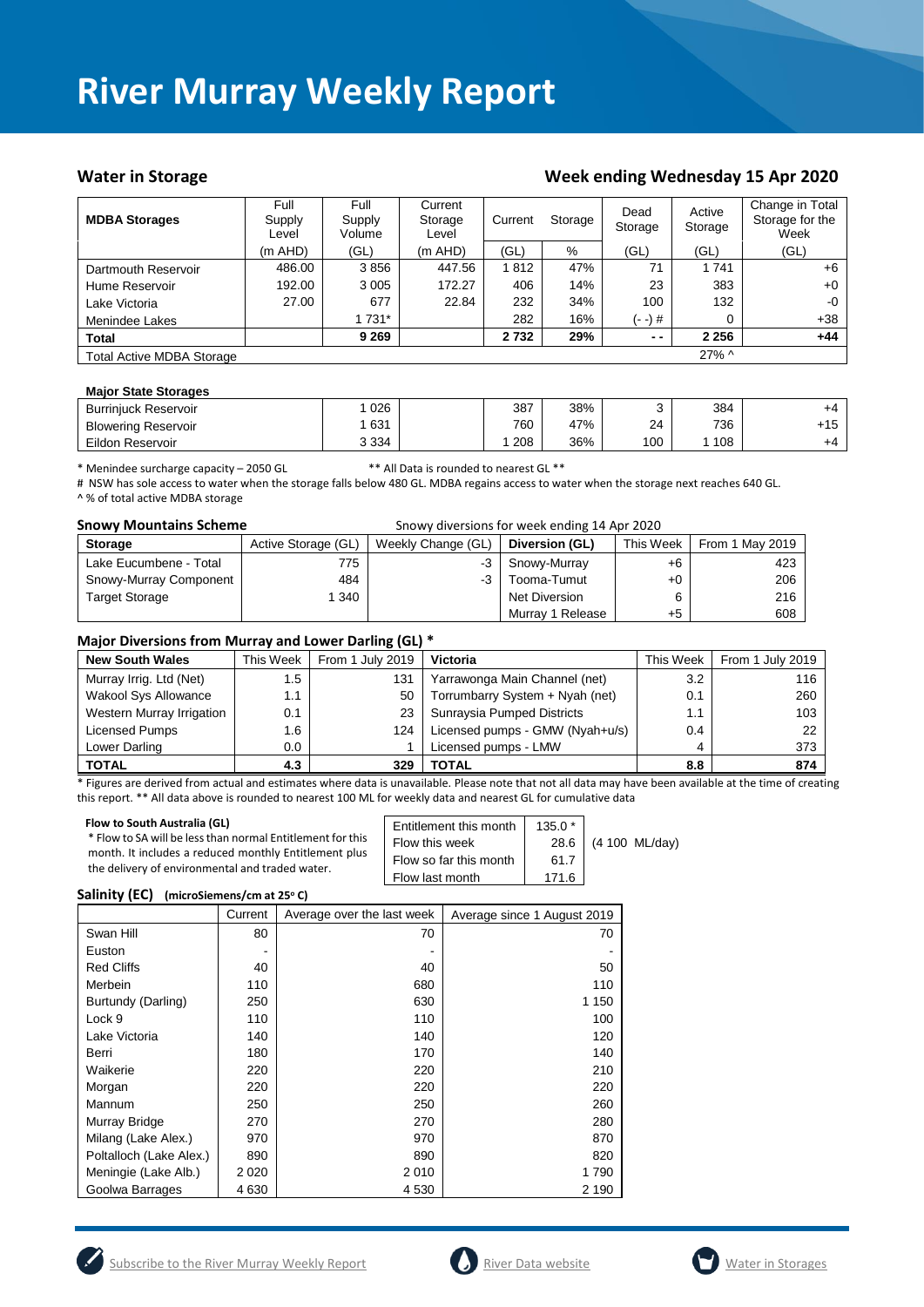

# MURRAY<mark>–</mark><br>DARLING

#### River Levels and Flows **River Levels and Flows Week ending Wednesday 15 Apr 2020**

| local<br>(m)<br>(m)<br>AHD)<br>(ML/day)<br>(ML/day)<br>(ML/day)<br><b>River Murray</b><br>(m)<br>F<br>900<br>1 1 5 0<br>3 3 5 0<br>Khancoban<br>F<br>5 6 6 0<br>Jingellic<br>4.0<br>2670<br>3 4 0 0<br>F<br>1 0 7 0<br>Tallandoon (Mitta Mitta River)<br>4.2<br>218.29<br>590<br>630<br>1.40<br>5.5<br>F<br>2.21<br>155.84<br>4 0 9 0<br>Heywoods<br>3750<br>3 1 5 0<br>F<br>5.5<br><b>Doctors Point</b><br>2.08<br>150.55<br>5710<br>4 2 3 0<br>4890<br>4.3<br>1.15<br>148.59<br>Albury<br>F<br>127.44<br>Corowa<br>4.6<br>1.42<br>5 0 4 0<br>4 5 9 0<br>5 4 3 0<br>S<br>1.05<br>116.09<br>6 0 30<br>6 0 30<br>6 5 5 0<br>6.4<br>Yarrawonga Weir (d/s)<br>S<br>5570<br>6.4<br>1.56<br>105.40<br>5 500<br>6310<br>Tocumwal<br>F<br>Torrumbarry Weir (d/s)<br>7.3<br>2.03<br>80.57<br>5 6 4 0<br>5 9 5 0<br>4 9 8 0<br>$\mathsf{R}$<br>Swan Hill<br>4.5<br>1.27<br>64.19<br>6470<br>5 6 5 0<br>4 9 3 0<br>${\sf R}$<br>8.8<br>6 3 8 0<br><b>Wakool Junction</b><br>2.69<br>51.81<br>6750<br>5730<br>${\sf R}$<br>Euston Weir (d/s)<br>9.1<br>1.27<br>43.11<br>6 5 5 0<br>6 140<br>5 4 5 0<br>F<br>5 2 6 0<br>Mildura Weir (d/s)<br>5 2 2 0<br>4 4 2 0<br>Wentworth Weir (d/s)<br>R<br>4 0 7 0<br>7.3<br>2.89<br>27.65<br>7 400<br>5 3 4 0<br>${\sf R}$<br><b>Rufus Junction</b><br>2.99<br>3700<br>19.92<br>3870<br>3720<br>$\overline{\phantom{a}}$<br>F<br>Blanchetown (Lock 1 d/s)<br>0.43<br>2 6 6 0<br>2860<br>2 9 5 0<br>÷,<br><b>Tributaries</b><br>2.8<br>$\mathsf{R}$<br>910<br>Kiewa at Bandiana<br>1.25<br>154.48<br>820<br>790<br>F<br>8.21<br>145.89<br>1 5 2 0<br>2 5 3 0<br>Ovens at Wangaratta<br>11.9<br>1 1 4 0<br>F<br>Goulburn at McCoys Bridge<br>9.0<br>1.93<br>93.35<br>1740<br>2 5 5 0<br>1 300<br>F<br>5.5<br>1.21<br>910<br>Edward at Stevens Weir (d/s)<br>80.98<br>930<br>930<br>S<br><b>Edward at Liewah</b><br>57.06<br>980<br>1.68<br>1 0 0 0<br>870<br>${\sf R}$<br><b>Wakool at Stoney Crossing</b><br>1.40<br>54.89<br>430<br>410<br>360<br>F<br>Murrumbidgee at Balranald<br>0.62<br>56.58<br>310<br>290<br>5.0<br>280<br>S<br>6.1<br>3.23<br>Barwon at Mungindi<br>150<br>210<br>150<br>٠<br>$\mathsf R$<br>Darling at Bourke<br>4.41<br>2 2 4 0<br>4 6 4 0<br>9.0<br>2 4 1 0<br>$\blacksquare$ |                           | Minor Flood<br>Stage | Gauge | Height         | Flow | Trend     | Average Flow this<br>Week | Average Flow last<br>Week |
|------------------------------------------------------------------------------------------------------------------------------------------------------------------------------------------------------------------------------------------------------------------------------------------------------------------------------------------------------------------------------------------------------------------------------------------------------------------------------------------------------------------------------------------------------------------------------------------------------------------------------------------------------------------------------------------------------------------------------------------------------------------------------------------------------------------------------------------------------------------------------------------------------------------------------------------------------------------------------------------------------------------------------------------------------------------------------------------------------------------------------------------------------------------------------------------------------------------------------------------------------------------------------------------------------------------------------------------------------------------------------------------------------------------------------------------------------------------------------------------------------------------------------------------------------------------------------------------------------------------------------------------------------------------------------------------------------------------------------------------------------------------------------------------------------------------------------------------------------------------------------------------------------------------------------------------------------------------------------------------------------------------------------------------------------------------------------------------------------------------------------------------------------------------------------------------------------------------------------------|---------------------------|----------------------|-------|----------------|------|-----------|---------------------------|---------------------------|
|                                                                                                                                                                                                                                                                                                                                                                                                                                                                                                                                                                                                                                                                                                                                                                                                                                                                                                                                                                                                                                                                                                                                                                                                                                                                                                                                                                                                                                                                                                                                                                                                                                                                                                                                                                                                                                                                                                                                                                                                                                                                                                                                                                                                                                    |                           |                      |       |                |      |           |                           |                           |
|                                                                                                                                                                                                                                                                                                                                                                                                                                                                                                                                                                                                                                                                                                                                                                                                                                                                                                                                                                                                                                                                                                                                                                                                                                                                                                                                                                                                                                                                                                                                                                                                                                                                                                                                                                                                                                                                                                                                                                                                                                                                                                                                                                                                                                    |                           |                      |       |                |      |           |                           |                           |
|                                                                                                                                                                                                                                                                                                                                                                                                                                                                                                                                                                                                                                                                                                                                                                                                                                                                                                                                                                                                                                                                                                                                                                                                                                                                                                                                                                                                                                                                                                                                                                                                                                                                                                                                                                                                                                                                                                                                                                                                                                                                                                                                                                                                                                    |                           |                      |       |                |      |           |                           |                           |
|                                                                                                                                                                                                                                                                                                                                                                                                                                                                                                                                                                                                                                                                                                                                                                                                                                                                                                                                                                                                                                                                                                                                                                                                                                                                                                                                                                                                                                                                                                                                                                                                                                                                                                                                                                                                                                                                                                                                                                                                                                                                                                                                                                                                                                    |                           |                      |       |                |      |           |                           |                           |
|                                                                                                                                                                                                                                                                                                                                                                                                                                                                                                                                                                                                                                                                                                                                                                                                                                                                                                                                                                                                                                                                                                                                                                                                                                                                                                                                                                                                                                                                                                                                                                                                                                                                                                                                                                                                                                                                                                                                                                                                                                                                                                                                                                                                                                    |                           |                      |       |                |      |           |                           |                           |
|                                                                                                                                                                                                                                                                                                                                                                                                                                                                                                                                                                                                                                                                                                                                                                                                                                                                                                                                                                                                                                                                                                                                                                                                                                                                                                                                                                                                                                                                                                                                                                                                                                                                                                                                                                                                                                                                                                                                                                                                                                                                                                                                                                                                                                    |                           |                      |       |                |      |           |                           |                           |
|                                                                                                                                                                                                                                                                                                                                                                                                                                                                                                                                                                                                                                                                                                                                                                                                                                                                                                                                                                                                                                                                                                                                                                                                                                                                                                                                                                                                                                                                                                                                                                                                                                                                                                                                                                                                                                                                                                                                                                                                                                                                                                                                                                                                                                    |                           |                      |       |                |      |           |                           |                           |
|                                                                                                                                                                                                                                                                                                                                                                                                                                                                                                                                                                                                                                                                                                                                                                                                                                                                                                                                                                                                                                                                                                                                                                                                                                                                                                                                                                                                                                                                                                                                                                                                                                                                                                                                                                                                                                                                                                                                                                                                                                                                                                                                                                                                                                    |                           |                      |       |                |      |           |                           |                           |
|                                                                                                                                                                                                                                                                                                                                                                                                                                                                                                                                                                                                                                                                                                                                                                                                                                                                                                                                                                                                                                                                                                                                                                                                                                                                                                                                                                                                                                                                                                                                                                                                                                                                                                                                                                                                                                                                                                                                                                                                                                                                                                                                                                                                                                    |                           |                      |       |                |      |           |                           |                           |
|                                                                                                                                                                                                                                                                                                                                                                                                                                                                                                                                                                                                                                                                                                                                                                                                                                                                                                                                                                                                                                                                                                                                                                                                                                                                                                                                                                                                                                                                                                                                                                                                                                                                                                                                                                                                                                                                                                                                                                                                                                                                                                                                                                                                                                    |                           |                      |       |                |      |           |                           |                           |
|                                                                                                                                                                                                                                                                                                                                                                                                                                                                                                                                                                                                                                                                                                                                                                                                                                                                                                                                                                                                                                                                                                                                                                                                                                                                                                                                                                                                                                                                                                                                                                                                                                                                                                                                                                                                                                                                                                                                                                                                                                                                                                                                                                                                                                    |                           |                      |       |                |      |           |                           |                           |
|                                                                                                                                                                                                                                                                                                                                                                                                                                                                                                                                                                                                                                                                                                                                                                                                                                                                                                                                                                                                                                                                                                                                                                                                                                                                                                                                                                                                                                                                                                                                                                                                                                                                                                                                                                                                                                                                                                                                                                                                                                                                                                                                                                                                                                    |                           |                      |       |                |      |           |                           |                           |
|                                                                                                                                                                                                                                                                                                                                                                                                                                                                                                                                                                                                                                                                                                                                                                                                                                                                                                                                                                                                                                                                                                                                                                                                                                                                                                                                                                                                                                                                                                                                                                                                                                                                                                                                                                                                                                                                                                                                                                                                                                                                                                                                                                                                                                    |                           |                      |       |                |      |           |                           |                           |
|                                                                                                                                                                                                                                                                                                                                                                                                                                                                                                                                                                                                                                                                                                                                                                                                                                                                                                                                                                                                                                                                                                                                                                                                                                                                                                                                                                                                                                                                                                                                                                                                                                                                                                                                                                                                                                                                                                                                                                                                                                                                                                                                                                                                                                    |                           |                      |       |                |      |           |                           |                           |
|                                                                                                                                                                                                                                                                                                                                                                                                                                                                                                                                                                                                                                                                                                                                                                                                                                                                                                                                                                                                                                                                                                                                                                                                                                                                                                                                                                                                                                                                                                                                                                                                                                                                                                                                                                                                                                                                                                                                                                                                                                                                                                                                                                                                                                    |                           |                      |       |                |      |           |                           |                           |
|                                                                                                                                                                                                                                                                                                                                                                                                                                                                                                                                                                                                                                                                                                                                                                                                                                                                                                                                                                                                                                                                                                                                                                                                                                                                                                                                                                                                                                                                                                                                                                                                                                                                                                                                                                                                                                                                                                                                                                                                                                                                                                                                                                                                                                    |                           |                      |       |                |      |           |                           |                           |
|                                                                                                                                                                                                                                                                                                                                                                                                                                                                                                                                                                                                                                                                                                                                                                                                                                                                                                                                                                                                                                                                                                                                                                                                                                                                                                                                                                                                                                                                                                                                                                                                                                                                                                                                                                                                                                                                                                                                                                                                                                                                                                                                                                                                                                    |                           |                      |       |                |      |           |                           |                           |
|                                                                                                                                                                                                                                                                                                                                                                                                                                                                                                                                                                                                                                                                                                                                                                                                                                                                                                                                                                                                                                                                                                                                                                                                                                                                                                                                                                                                                                                                                                                                                                                                                                                                                                                                                                                                                                                                                                                                                                                                                                                                                                                                                                                                                                    |                           |                      |       |                |      |           |                           |                           |
|                                                                                                                                                                                                                                                                                                                                                                                                                                                                                                                                                                                                                                                                                                                                                                                                                                                                                                                                                                                                                                                                                                                                                                                                                                                                                                                                                                                                                                                                                                                                                                                                                                                                                                                                                                                                                                                                                                                                                                                                                                                                                                                                                                                                                                    |                           |                      |       |                |      |           |                           |                           |
|                                                                                                                                                                                                                                                                                                                                                                                                                                                                                                                                                                                                                                                                                                                                                                                                                                                                                                                                                                                                                                                                                                                                                                                                                                                                                                                                                                                                                                                                                                                                                                                                                                                                                                                                                                                                                                                                                                                                                                                                                                                                                                                                                                                                                                    |                           |                      |       |                |      |           |                           |                           |
|                                                                                                                                                                                                                                                                                                                                                                                                                                                                                                                                                                                                                                                                                                                                                                                                                                                                                                                                                                                                                                                                                                                                                                                                                                                                                                                                                                                                                                                                                                                                                                                                                                                                                                                                                                                                                                                                                                                                                                                                                                                                                                                                                                                                                                    |                           |                      |       |                |      |           |                           |                           |
|                                                                                                                                                                                                                                                                                                                                                                                                                                                                                                                                                                                                                                                                                                                                                                                                                                                                                                                                                                                                                                                                                                                                                                                                                                                                                                                                                                                                                                                                                                                                                                                                                                                                                                                                                                                                                                                                                                                                                                                                                                                                                                                                                                                                                                    |                           |                      |       |                |      |           |                           |                           |
|                                                                                                                                                                                                                                                                                                                                                                                                                                                                                                                                                                                                                                                                                                                                                                                                                                                                                                                                                                                                                                                                                                                                                                                                                                                                                                                                                                                                                                                                                                                                                                                                                                                                                                                                                                                                                                                                                                                                                                                                                                                                                                                                                                                                                                    |                           |                      |       |                |      |           |                           |                           |
|                                                                                                                                                                                                                                                                                                                                                                                                                                                                                                                                                                                                                                                                                                                                                                                                                                                                                                                                                                                                                                                                                                                                                                                                                                                                                                                                                                                                                                                                                                                                                                                                                                                                                                                                                                                                                                                                                                                                                                                                                                                                                                                                                                                                                                    |                           |                      |       |                |      |           |                           |                           |
|                                                                                                                                                                                                                                                                                                                                                                                                                                                                                                                                                                                                                                                                                                                                                                                                                                                                                                                                                                                                                                                                                                                                                                                                                                                                                                                                                                                                                                                                                                                                                                                                                                                                                                                                                                                                                                                                                                                                                                                                                                                                                                                                                                                                                                    |                           |                      |       |                |      |           |                           |                           |
|                                                                                                                                                                                                                                                                                                                                                                                                                                                                                                                                                                                                                                                                                                                                                                                                                                                                                                                                                                                                                                                                                                                                                                                                                                                                                                                                                                                                                                                                                                                                                                                                                                                                                                                                                                                                                                                                                                                                                                                                                                                                                                                                                                                                                                    |                           |                      |       |                |      |           |                           |                           |
|                                                                                                                                                                                                                                                                                                                                                                                                                                                                                                                                                                                                                                                                                                                                                                                                                                                                                                                                                                                                                                                                                                                                                                                                                                                                                                                                                                                                                                                                                                                                                                                                                                                                                                                                                                                                                                                                                                                                                                                                                                                                                                                                                                                                                                    |                           |                      |       |                |      |           |                           |                           |
|                                                                                                                                                                                                                                                                                                                                                                                                                                                                                                                                                                                                                                                                                                                                                                                                                                                                                                                                                                                                                                                                                                                                                                                                                                                                                                                                                                                                                                                                                                                                                                                                                                                                                                                                                                                                                                                                                                                                                                                                                                                                                                                                                                                                                                    |                           |                      |       |                |      |           |                           |                           |
|                                                                                                                                                                                                                                                                                                                                                                                                                                                                                                                                                                                                                                                                                                                                                                                                                                                                                                                                                                                                                                                                                                                                                                                                                                                                                                                                                                                                                                                                                                                                                                                                                                                                                                                                                                                                                                                                                                                                                                                                                                                                                                                                                                                                                                    |                           |                      |       |                |      |           |                           |                           |
|                                                                                                                                                                                                                                                                                                                                                                                                                                                                                                                                                                                                                                                                                                                                                                                                                                                                                                                                                                                                                                                                                                                                                                                                                                                                                                                                                                                                                                                                                                                                                                                                                                                                                                                                                                                                                                                                                                                                                                                                                                                                                                                                                                                                                                    |                           |                      |       |                |      |           |                           |                           |
|                                                                                                                                                                                                                                                                                                                                                                                                                                                                                                                                                                                                                                                                                                                                                                                                                                                                                                                                                                                                                                                                                                                                                                                                                                                                                                                                                                                                                                                                                                                                                                                                                                                                                                                                                                                                                                                                                                                                                                                                                                                                                                                                                                                                                                    | Darling at Burtundy Rocks |                      | 1.73  | $\blacksquare$ | 2700 | ${\sf R}$ | 1 3 8 0                   | $\mathbf 0$               |

Natural Inflow to Hume 5 190

(i.e. Pre Dartmouth & Snowy Mountains scheme)

**Weirs and Locks** Pool levels above or below Full Supply Level (FSL)

| <b>Murray</b>      | FSL (m AHD) | u/s     | d/s     |                       | FSL (m AHD) | u/s     | d/s     |
|--------------------|-------------|---------|---------|-----------------------|-------------|---------|---------|
| Yarrawonga         | 124.90      | $-0.09$ |         | No. 7 Rufus River     | 22.10       | $-0.06$ | $+0.67$ |
| No. 26 Torrumbarry | 86.05       | $+0.00$ |         | No. 6 Murtho          | 19.25       | $+0.01$ | $-0.02$ |
| No. 15 Euston      | 47.60       | $-0.02$ |         | No. 5 Renmark         | 16.30       | $+0.00$ | $+0.15$ |
| No. 11 Mildura     | 34.40       | $+0.03$ | $+0.13$ | No. 4 Bookpurnong     | 13.20       | $+0.09$ | $+0.40$ |
| No. 10 Wentworth   | 30.80       | $-0.04$ | $+0.25$ | No. 3 Overland Corner | 9.80        | $+0.08$ | $+0.19$ |
| No. 9 Kulnine      | 27.40       | $-0.04$ | $-0.89$ | No. 2 Waikerie        | 6.10        | $+0.09$ | $+0.12$ |
| No. 8 Wangumma     | 24.60       | $-0.93$ | $-0.01$ | No. 1 Blanchetown     | 3.20        | $+0.09$ | $-0.32$ |

#### **Lower Lakes FSL = 0.75 m AHD**

Lake Alexandrina average level for the past 5 days (m AHD)  $\vert$  0.52

#### **Barrages Barrages Fishways at Barrages**

|                       | Openings     | Level (m AHD) | No. Open   | Rock Ramp | Vertical Slot 1          | <b>Vertical Slot 2</b> | <b>Dual Vertical Slots</b> |  |
|-----------------------|--------------|---------------|------------|-----------|--------------------------|------------------------|----------------------------|--|
| Goolwa                | 128 openings | 0.57          | All closed |           | Closed                   | Open                   |                            |  |
| Mundoo                | 26 openings  | 0.52          | All closed |           | $\overline{\phantom{0}}$ |                        | Open                       |  |
| <b>Hunters Creek</b>  |              | -             |            |           | Open                     | . .                    |                            |  |
| <b>Boundary Creek</b> | 6 openings   |               | All closed |           | Open                     | -                      |                            |  |
| Ewe Island            | 111 gates    | -             | All closed |           |                          |                        | Open                       |  |
| Tauwitchere           | 322 gates    | 0.58          |            | Open      | Open                     | Open                   |                            |  |

AHD = Level relative to Australian Height Datum, i.e. height above sea level